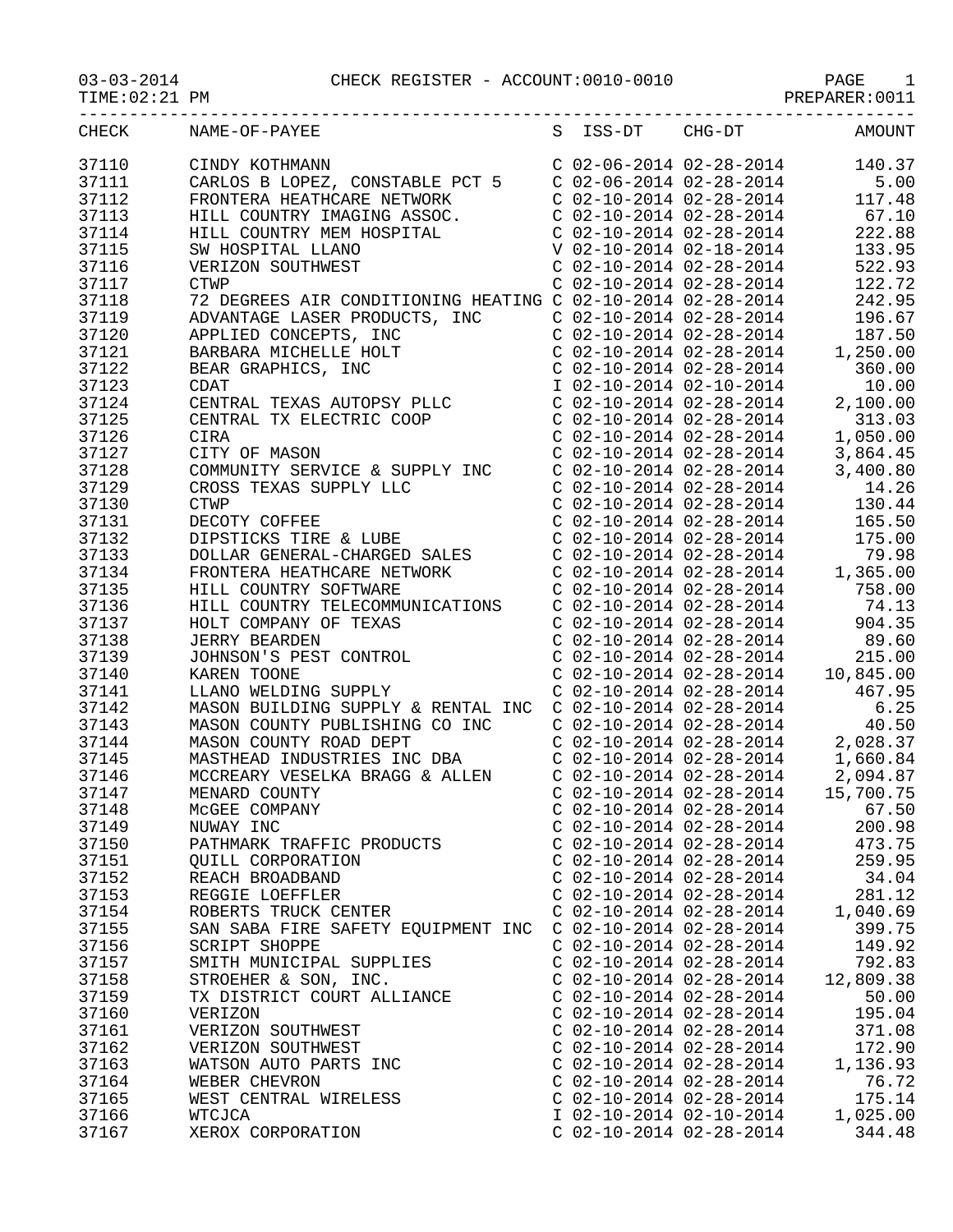| CHECK          | NAME-OF-PAYEE                                                                                                                                                                                                                                        | S ISS-DT CHG-DT           | AMOUNT                                                                                                                                                                    |
|----------------|------------------------------------------------------------------------------------------------------------------------------------------------------------------------------------------------------------------------------------------------------|---------------------------|---------------------------------------------------------------------------------------------------------------------------------------------------------------------------|
| 37168          |                                                                                                                                                                                                                                                      |                           |                                                                                                                                                                           |
| 37169          |                                                                                                                                                                                                                                                      |                           |                                                                                                                                                                           |
| 37170          |                                                                                                                                                                                                                                                      |                           |                                                                                                                                                                           |
| 37171          |                                                                                                                                                                                                                                                      |                           |                                                                                                                                                                           |
| 37172          |                                                                                                                                                                                                                                                      |                           |                                                                                                                                                                           |
| 37173          |                                                                                                                                                                                                                                                      |                           |                                                                                                                                                                           |
| 37174          |                                                                                                                                                                                                                                                      |                           |                                                                                                                                                                           |
| 37175          |                                                                                                                                                                                                                                                      |                           |                                                                                                                                                                           |
| 37176          |                                                                                                                                                                                                                                                      |                           |                                                                                                                                                                           |
| 37177          |                                                                                                                                                                                                                                                      |                           |                                                                                                                                                                           |
| 37178          |                                                                                                                                                                                                                                                      |                           |                                                                                                                                                                           |
| 37179          |                                                                                                                                                                                                                                                      |                           |                                                                                                                                                                           |
| 37180          | MASON COUNTY LIBRARY<br>NANCY SCHOLIBO<br>THE LIBRARY STORE, INC.<br>THE LIBRARY STORE, INC.<br>CO2-13-2014 02-28-2014<br>CO2-13-2014 02-28-2014<br>CO2-13-2014 02-28-2014<br>PAYROLD INCENSITY CO2-13-2014 02-28-2014<br>PAYROLD CLEARING ACC       |                           |                                                                                                                                                                           |
| 37181          |                                                                                                                                                                                                                                                      |                           |                                                                                                                                                                           |
| 37182          |                                                                                                                                                                                                                                                      |                           |                                                                                                                                                                           |
| 37183          |                                                                                                                                                                                                                                                      |                           |                                                                                                                                                                           |
| 37184          |                                                                                                                                                                                                                                                      |                           |                                                                                                                                                                           |
| 37185          |                                                                                                                                                                                                                                                      |                           |                                                                                                                                                                           |
| 37186          |                                                                                                                                                                                                                                                      |                           |                                                                                                                                                                           |
| 37187          |                                                                                                                                                                                                                                                      |                           |                                                                                                                                                                           |
| 37188          |                                                                                                                                                                                                                                                      |                           |                                                                                                                                                                           |
| 37189          |                                                                                                                                                                                                                                                      |                           |                                                                                                                                                                           |
| 37190          |                                                                                                                                                                                                                                                      |                           |                                                                                                                                                                           |
| 37191          |                                                                                                                                                                                                                                                      |                           |                                                                                                                                                                           |
| 37192          | EXISNEXIS RISK DATA MANAGEMENT $102-24-201402-24-2014$<br>TEXAS ASSN OF COUNTIES $102-24-201402-24-2014$<br>HILL COUNTRY PRIMARY CARE PHYSICIAN $102-24-201402-24-2014$<br>MICHELLE CHAPMAN<br>MICHELLE CHAPMAN<br>SCRIPT SHOPPE $102-24$            |                           |                                                                                                                                                                           |
| 37193          |                                                                                                                                                                                                                                                      |                           | 136.39                                                                                                                                                                    |
| 37194          | CTWP<br>CTWP LEASING<br>ELECTION SYSTEMS & SOFTWARE<br>HILL COUNTRY SOFTWARE<br>HOLT COMPANY OF TEXAS<br>ISABEL RIVERA<br>JODY FAULEY                                                                                                                | I 02-24-2014 02-24-2014   |                                                                                                                                                                           |
| 37195          |                                                                                                                                                                                                                                                      |                           | 1 02-24-2014 02-24-2014 7,510.65<br>C 02-24-2014 02-28-2014 2,350.00<br>I 02-24-2014 02-24-2014 737.98<br>I 02-24-2014 02-24-2014 29.17<br>I 02-24-2014 02-24-2014 245.00 |
| 37196          |                                                                                                                                                                                                                                                      |                           |                                                                                                                                                                           |
| 37197          |                                                                                                                                                                                                                                                      |                           |                                                                                                                                                                           |
| 37198          |                                                                                                                                                                                                                                                      |                           |                                                                                                                                                                           |
| 37199          |                                                                                                                                                                                                                                                      |                           |                                                                                                                                                                           |
| 37200          |                                                                                                                                                                                                                                                      |                           |                                                                                                                                                                           |
| 37201          |                                                                                                                                                                                                                                                      |                           |                                                                                                                                                                           |
| 37202          |                                                                                                                                                                                                                                                      |                           |                                                                                                                                                                           |
| 37203          | LEXIS NEXIS<br>LEXIS NEXIS<br>LEXISNEXIS RISK DATA MANAGEMENT<br>LORD AECK SARGENT<br>LORD AECK SARGENT<br>LORD AECK SARGENT<br>LORD AECK SARGENT<br>LORD AECK SARGENT<br>LORD AECK SARGENT<br>LORD AECK SARGENT<br>LORD AECK SARGENT<br>LORD AECK S |                           |                                                                                                                                                                           |
| 37204          | MASON BUILDING SUPPLY & RENTAL INC I 02-24-2014 02-24-2014 135.50                                                                                                                                                                                    |                           |                                                                                                                                                                           |
| 37205          | PARTS PLUS                                                                                                                                                                                                                                           | I 02-24-2014 02-24-2014   | 48.40                                                                                                                                                                     |
| 37206          | PREMIER METALWERKS                                                                                                                                                                                                                                   | I 02-24-2014 02-24-2014   | 54,150.00                                                                                                                                                                 |
| 37207          | QUILL CORPORATION                                                                                                                                                                                                                                    | I 02-24-2014 02-24-2014   | 221.39                                                                                                                                                                    |
| 37208          | SHELL FLEET PLUS                                                                                                                                                                                                                                     | I 02-24-2014 02-24-2014   | 232.73                                                                                                                                                                    |
| 37209          | SMITH STEEL                                                                                                                                                                                                                                          | I 02-24-2014 02-24-2014   | 11.25                                                                                                                                                                     |
| 37210          | TEXAS ASSN OF COUNTIES                                                                                                                                                                                                                               | I 02-24-2014 02-24-2014   | 550.00                                                                                                                                                                    |
| 37211          | VERIZON SOUTHWEST                                                                                                                                                                                                                                    | $C$ 02-24-2014 02-28-2014 | 147.86                                                                                                                                                                    |
| 37212          | ZESCH & PICKETT                                                                                                                                                                                                                                      | I 02-24-2014 02-24-2014   | 510.00                                                                                                                                                                    |
|                |                                                                                                                                                                                                                                                      | $C$ 02-25-2014 02-28-2014 |                                                                                                                                                                           |
| 37213<br>37214 | LUCIO MORA<br><b>MASON BANK</b>                                                                                                                                                                                                                      | I 02-26-2014 02-26-2014   | 1,225.00<br>90,000.00                                                                                                                                                     |
| 37215          | <b>JANA RITTER</b>                                                                                                                                                                                                                                   | I 02-26-2014 02-26-2014   | 156.13                                                                                                                                                                    |
| 37216          | QUILL CORPORATION                                                                                                                                                                                                                                    | I 02-26-2014 02-26-2014   | 437.03                                                                                                                                                                    |
| 37217          | PAYROLL CLEARING ACCOUNT                                                                                                                                                                                                                             | $C$ 02-27-2014 02-28-2014 | 106,831.70                                                                                                                                                                |
| 37218          | VERIZON SOUTHWEST                                                                                                                                                                                                                                    | I 02-28-2014 02-28-2014   | 308.40                                                                                                                                                                    |
| 37219          | CAPITAL ONE BANK (USA) N.A.                                                                                                                                                                                                                          | I 02-28-2014 02-28-2014   | 2,816.60                                                                                                                                                                  |
|                |                                                                                                                                                                                                                                                      |                           |                                                                                                                                                                           |